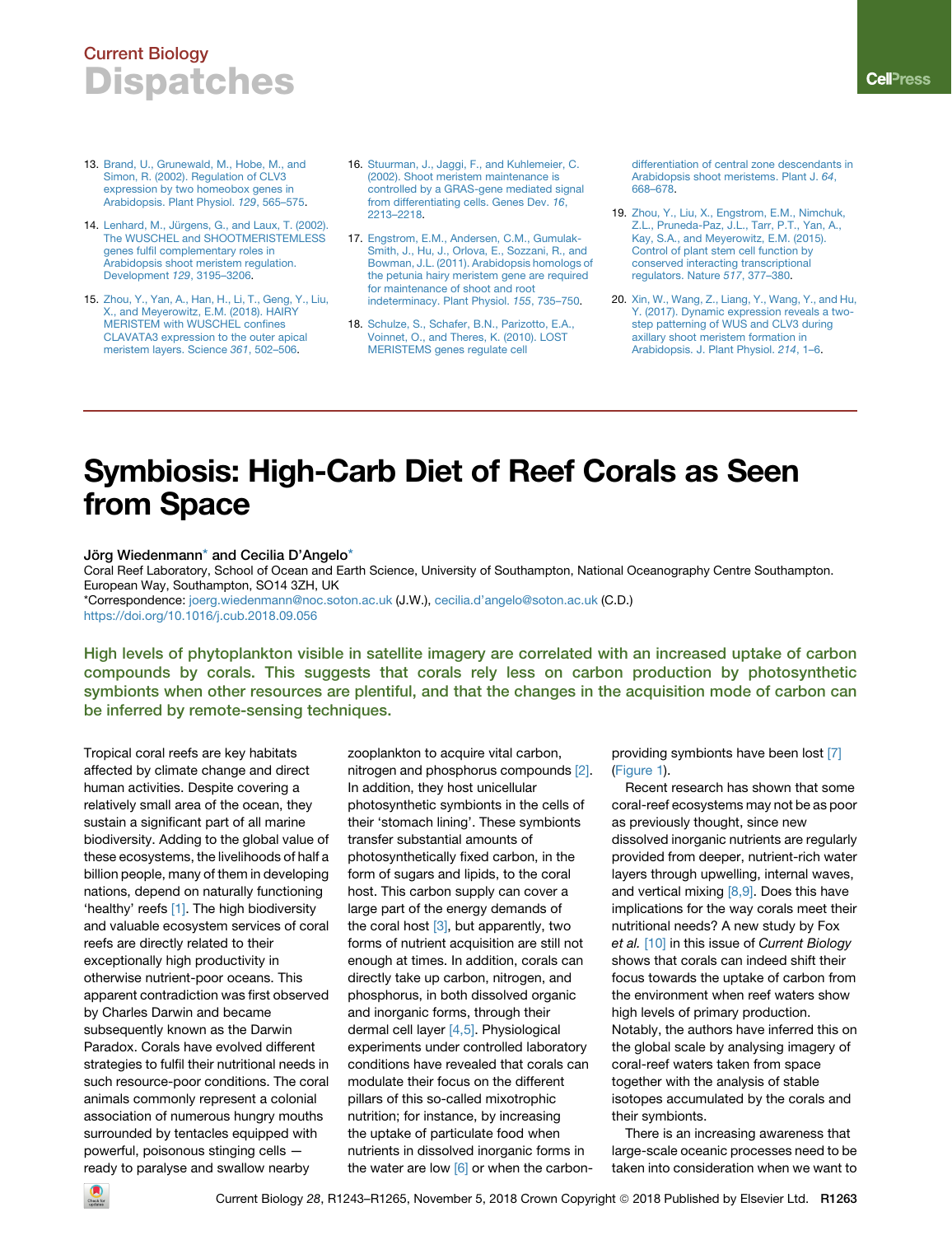<span id="page-1-0"></span>

Stony corals rely on multiple trophic strategies that enable them to build reefs in nutrient-poor waters. However, the clarity of the water around this Hawaiian coral reef is deceptive: The phytoplankton biomass in near-shore reefs around many Pacific Ocean islands is considerably higher than in the surrounding open ocean [\[8\].](#page-2-6) Under such conditions, corals can change the focus between the different forms of nutrition and take up more carbon compounds from the environment.

understand the local response of coral reefs to various forms of natural and human-induced stress [\[11,12\]](#page-2-8). Fox and colleagues [\[10\]](#page-2-7) used a clever combination of large-scale proxies, sensitive analytical methods, and mathematical modelling to tackle the challenge of taking the 'bigger oceanic picture' into account. The result is a nice example that demonstrates how higher levels of nutrients in the water may induce changes in trophic strategies of corals.

First, the authors utilised remotesensing products to classify a number of coral reef regions of high and low productivity around the world. This was done by using chlorophyll in surface waters as a proxy for the amount of phytoplankton and an indicator of elevated nutrient concentrations. Fox and colleagues then analysed a large number of coral samples from these regions and, among other parameters, determined the ratio between heavy and light carbon isotopes from the coral animals and their photosynthetic symbionts. This ratio varies depending on the source of carbon; specifically, the carbon-rich compounds produced by symbiont photosynthesis have a different isotopic signature than those found in the corals' food items. If the

carbon-isotope signatures of corals and their symbionts are very similar, it can be concluded that the coral animals received carbon compounds mostly from their photosynthetic partner organism. Differing carbon isotope signatures in the two partners indicate that the host animals relied more on the uptake of carbon compounds from the environment. Fox and colleagues show that in regions where the amount of phytoplankton in the water is low, the carbon isotope signatures of corals and their symbionts are more similar than in regions with high productivity. This indicates that the coral animals have incorporated a different source of carbon in highly productive reefs. These observations point to a switch in the strategies by which corals sustain their metabolism in nutrient-rich environments with potential effects on the functioning of the main reef-building organisms [\[7,13\].](#page-2-5)

Although the study of stable isotope ratios enables great insights into the nutritional physiology of symbiotic corals, these methods also have some limitations. It is difficult, for instance, to quantify how much the additional uptake of carbon from the environment contributes to the overall nutrition of the

#### Current Biology **Dispatches**

corals. In the presented data, the variability of carbon isotope signatures between different regions is substantially larger than the changes in the difference between coral hosts and their symbionts. Hence, other regional factors also affect the isotopic signatures and complicate quantitative analyses. An interesting question emerges: in which form(s) do the corals take up the environmental carbon compounds? Reef-building corals do not appear to fancy a vegetarian diet, and only some species seem to make use of phytoplankton as a food source [\[14\].](#page-2-9) Furthermore, the analysis of stable nitrogen isotopes conducted as part of this study does not show the same clear trend as the carbon markers. If the corals were feeding on their favourite dish, zooplankton, it could be expected that the specific carbon and nitrogen signatures of the food items should both leave their trace in the consumer. However, this does not seem to be the case. This could be due to the fact that feeding may not always induce interpretable changes in the nitrogen isotopic signature of corals [\[15\]](#page-2-10) or that the incorporated carbon compounds are not derived from particulate food. It is well established that corals are able to take up sugars from the water column [\[16\];](#page-2-11) perhaps the corals treat themselves to polysaccharides exuded by the plentiful phytoplankton [\[17\]](#page-2-12) in regions of high productivity. Future research will tell! Last, but not least, the work by Fox and colleagues [\[10\]](#page-2-7) underlines the potential of remotesensing techniques to predict physiological responses of corals to their environment. Already now, the probability that corals experience a heat-stressinduced collapse of the symbiotic association (resulting in the infamous and often-fatal coral bleaching) is routinely monitored across the globe with the help of remote-sensing products. Also, the paper adds to the rising awareness that phytoplankton play an important role in locally modulating the bleaching response during episodes of heat stress. This can be, for instance, in a mitigating way by reducing harmful light stress [\[18\]](#page-2-13) or in aggravating form by competition for dissolved inorganic nitrogen and phosphorus compounds that are vital to maintain temperature-stress tolerance [\[11,19,20\].](#page-2-8) Now, multifactorial physiological experiments should clarify